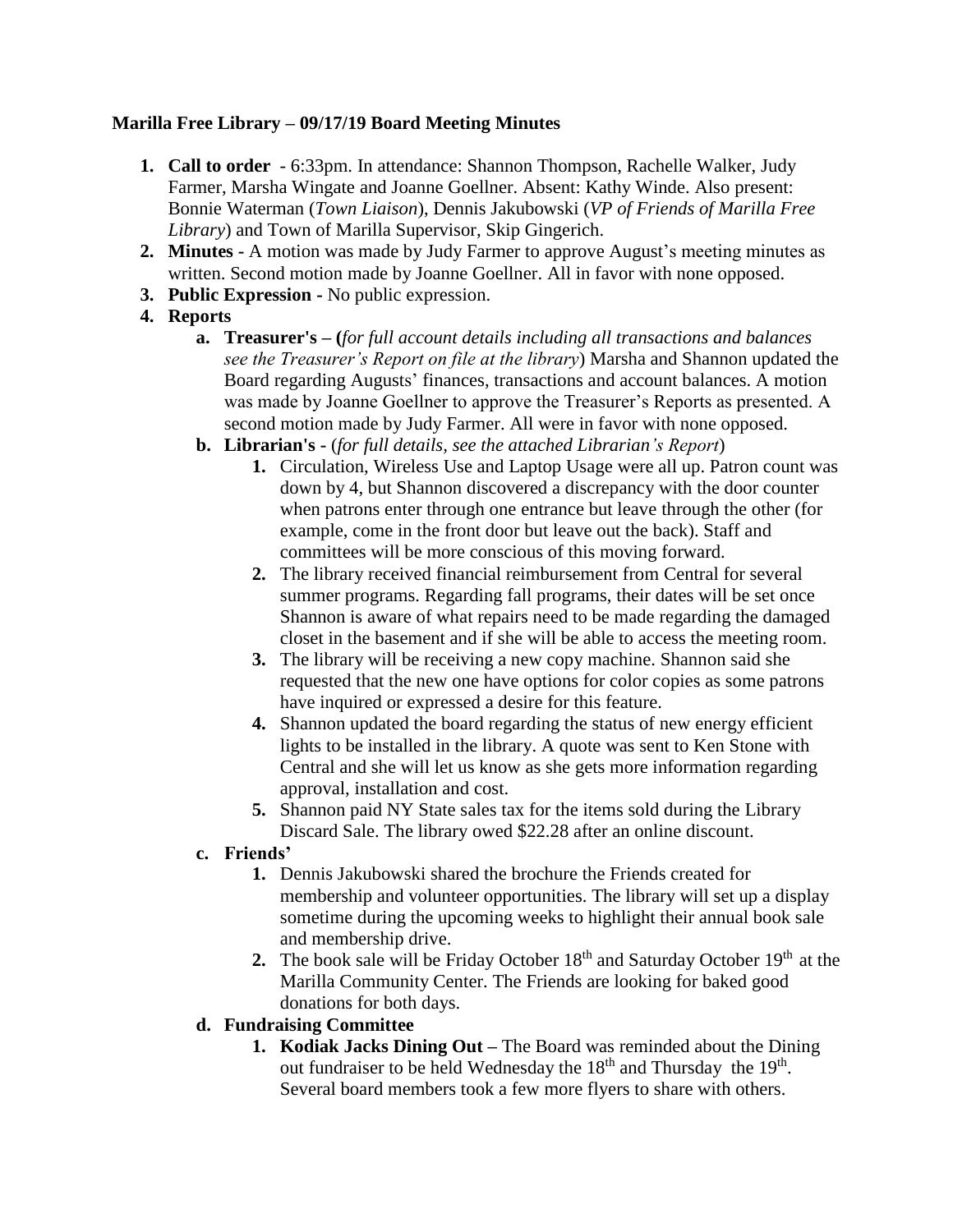**e. Town Report –** Bonnie let us know that Skip would be attending the meeting to update the board about the status of the elevator but was running late. She stated that they were working to get an estimate about the cost of surplused town elevator and that due to its age probably wasn't worth much plus the cost of moving. She said she didn't have much to tell the board because Skip and Sharon (Sharon Foersch-town clerk) have been in contact with Kolt.

## **5. Unfinished Business**

- **a. Library Lift –** *(note: during the meeting, the board passed over agenda item 5a while awaiting the arrival of Supervisor Gingerich and then returned to discuss the lift when he was able to join the meeting.)*
	- **1.** Supervisor Gingerich shared with the board his desire to get the elevator situation sorted out as soon as possible. He shared that at this time, he hadn't spoken to Kolt in a month and that the town was unaware whether the town's surplused lift had parts that would be compatible with the library's lift.
	- **2.** The board asked Gingerich why the library had to pay the town for the town's old lift parts that may (or may not) work with the library's lift when in fact, the town paid for the lift that is installed in the library and the town has since the lift was installed, paid for yearly maintenance and any repairs. The town purchased the library lift, couldn't the town's old lift parts be used for any library lift repairs since parts are no longer available? Shannon presented Supervisor Gingerich with a packet of information that included (among other items) the history of the lift, town board minutes dating back to 1997, warranty cards and repair bills in the town's name and emails between town liaisons and the library board. The supervisor stated that their attorney said the town could not gift items and that although the town paid for the lift and pays to maintain the library lift as a community service to the town, that according to real estate law, the lift belongs to the library. He said he would contact the town attorney again.
	- **3.** Rachelle Walker asked the supervisor if he could share a timeline moving forward of what to expect next. Skip said that he could not because Kolt was not returning his calls. He said he would attempt to contact the company the day after the meeting and hoped he could get back to the board within two weeks time. He said he would find out if someone could see if the parts were compatible. Dennis Jakubowski asked Supervisor Gingerich why the town continued to use Kolt to service the elevator when they were undependable. He stated that he knew of at least three other companies that did elevator repair. Supervisor Gingerich asked Mr. Jakubowski if he could gather and share the contact information of those companies with him and Dennis said he would.
	- **4.** Supervisor Gingerich had to return to his office but stated he was glad he had the opportunity to speak at the board meeting. He said he was always available Tuesdays 6-8pm in his office for more discussion and that the town would in good faith, continue to maintain the library lift in community service.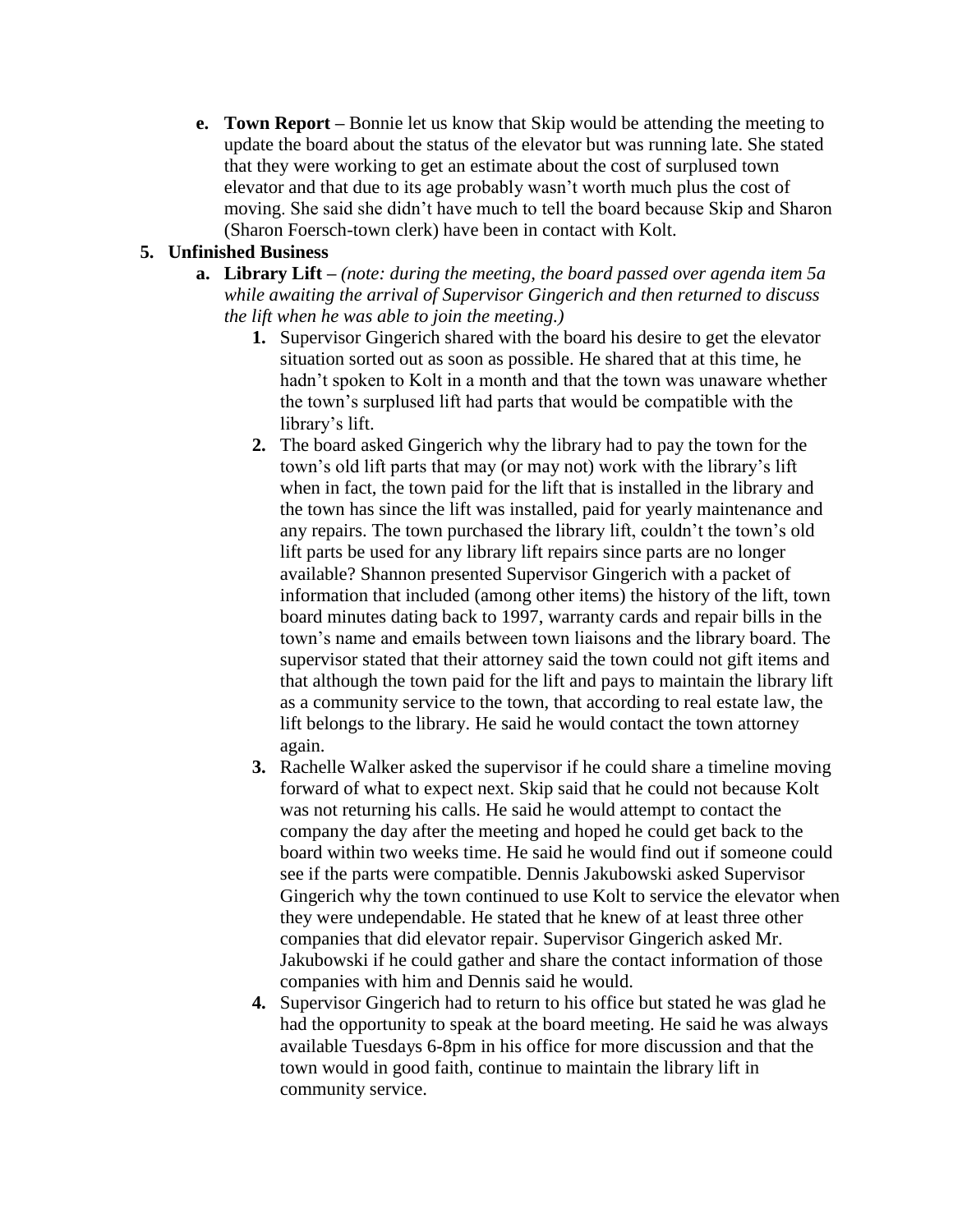**b. Building Maintenance -** Shannon had contacted Puro Clean to check out the damaged walls in the basement. They rescheduled twice and are set to come out on Wednesday the 18th. Shannon also contacted Young Water Proofing and set up an appointment for them to see the damage and give an estimate on Thursday the 19<sup>th</sup>. Both companies claim to give free estimates as well as suggestions on how to move forward. Shannon has a list of questions prepared regarding the process and clean up of the damage.

## **6. New Business**

- **a. Payroll Report –** Shannon shared with the board a copy of the current payroll report. It was passed around to all members in attendance for viewing.
- **7. Other Business -** no other business. Judy shared she might have someone interested in becoming a trustee. Discussion was still taking place.

## **8. Next Meeting: 10/15/19 6:30pm**

**9. Adjournment -** There being no further business to conduct, a motion to adjourn the meeting was made by Judy Farmer at 7:18pm with a second by Marsha Wingate. All were in favor with none opposed.

Meeting Minutes Respectfully Submitted, September 22, 2019 by Joanne Goellner, Secretary.